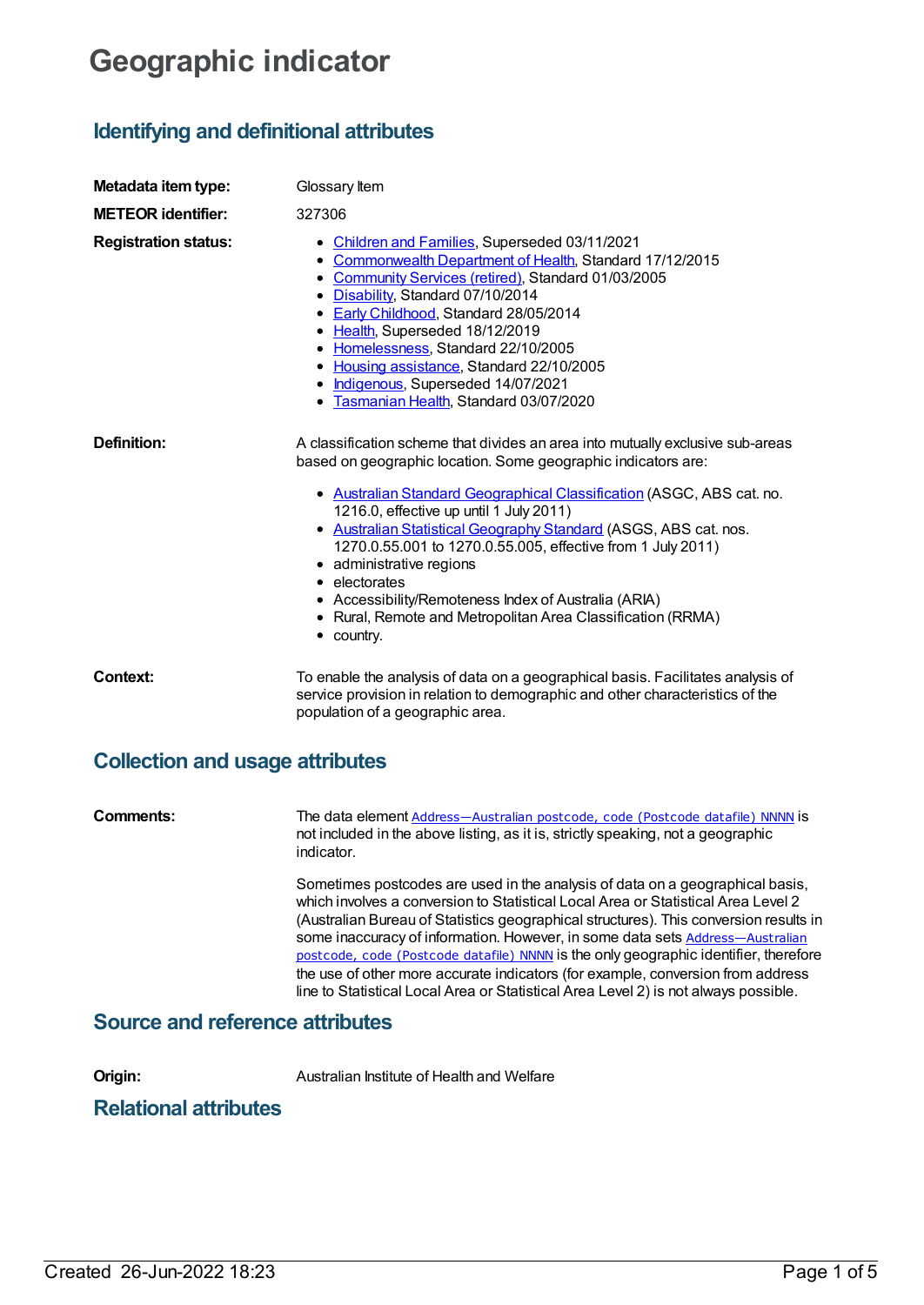#### **Related metadata references:**

### Supersedes **E**Geographic indicator, version 2, DEC, NCSDD, NCSIMG, Superseded [01/03/2005.pdf](https://meteor.aihw.gov.au/content/273930) (14.0 KB) *No registration status*

Has been superseded by [Geographic](https://meteor.aihw.gov.au/content/722655) indicator

- [Children](https://meteor.aihw.gov.au/RegistrationAuthority/17) and Families, Standard 03/11/2021
- [Health](https://meteor.aihw.gov.au/RegistrationAuthority/12), Standard 18/12/2019
- [Indigenous](https://meteor.aihw.gov.au/RegistrationAuthority/6), Standard 14/07/2021
- Youth [Justice](https://meteor.aihw.gov.au/RegistrationAuthority/4), Standard 15/02/2022

**Metadata items which use this glossary item:**

[Admitted](https://meteor.aihw.gov.au/content/491555) patient care NMDS 2013-14

• [Health](https://meteor.aihw.gov.au/RegistrationAuthority/12), Superseded 11/04/2014

[Admitted](https://meteor.aihw.gov.au/content/535047) patient care NMDS 2014-15

• [Health](https://meteor.aihw.gov.au/RegistrationAuthority/12), Superseded 13/11/2014

[Admitted](https://meteor.aihw.gov.au/content/588909) patient care NMDS 2015-16

• [Health](https://meteor.aihw.gov.au/RegistrationAuthority/12), Superseded 10/11/2015

[Admitted](https://meteor.aihw.gov.au/content/612171) patient care NMDS 2016-17

• [Health](https://meteor.aihw.gov.au/RegistrationAuthority/12), Superseded 05/10/2016

[Admitted](https://meteor.aihw.gov.au/content/641349) patient care NMDS 2017-18

• [Health](https://meteor.aihw.gov.au/RegistrationAuthority/12), Superseded 25/01/2018

[Admitted](https://meteor.aihw.gov.au/content/676382) patient care NMDS 2018-19

- ACT Health [\(retired\)](https://meteor.aihw.gov.au/RegistrationAuthority/9), Candidate 09/08/2018
- [Health](https://meteor.aihw.gov.au/RegistrationAuthority/12), Superseded 12/12/2018

[Admitted](https://meteor.aihw.gov.au/content/699728) patient care NMDS 2019-20

• [Health](https://meteor.aihw.gov.au/RegistrationAuthority/12), Superseded 18/12/2019

Australian [state/territory](https://meteor.aihw.gov.au/content/269056) identifier

- ACT Health [\(retired\)](https://meteor.aihw.gov.au/RegistrationAuthority/9), Candidate 08/08/2018
- [Children](https://meteor.aihw.gov.au/RegistrationAuthority/17) and Families, Superseded 03/11/2021
- [Commonwealth](https://meteor.aihw.gov.au/RegistrationAuthority/10) Department of Health, Standard 17/12/2015
- [Community](https://meteor.aihw.gov.au/RegistrationAuthority/1) Services (retired), Standard 01/03/2005
- [Disability](https://meteor.aihw.gov.au/RegistrationAuthority/16), Standard 07/10/2014
- Early [Childhood](https://meteor.aihw.gov.au/RegistrationAuthority/13), Standard 21/05/2010
- [Health](https://meteor.aihw.gov.au/RegistrationAuthority/12), Superseded 18/12/2019
- [Homelessness](https://meteor.aihw.gov.au/RegistrationAuthority/14), Standard 01/05/2013
- Housing [assistance](https://meteor.aihw.gov.au/RegistrationAuthority/11), Standard 22/10/2005
- $\bullet$  [Indigenous](https://meteor.aihw.gov.au/RegistrationAuthority/6), Superseded 14/07/2021
- [Tasmanian](https://meteor.aihw.gov.au/RegistrationAuthority/15) Health, Incomplete 23/07/2012
- WA [Health](https://meteor.aihw.gov.au/RegistrationAuthority/2), Standard 19/03/2015

[Community](https://meteor.aihw.gov.au/content/710899) Housing DSS 2018-

• Housing [assistance](https://meteor.aihw.gov.au/RegistrationAuthority/11), Standard 10/05/2019

[Community](https://meteor.aihw.gov.au/content/549878) mental health care NMDS 2014-15

• [Health](https://meteor.aihw.gov.au/RegistrationAuthority/12), Superseded 13/11/2014

[Community](https://meteor.aihw.gov.au/content/565694) mental health care NMDS 2015-16

• [Health](https://meteor.aihw.gov.au/RegistrationAuthority/12), Superseded 04/09/2015

[Community](https://meteor.aihw.gov.au/content/608534) mental health care NMDS 2016-17

• [Health](https://meteor.aihw.gov.au/RegistrationAuthority/12), Superseded 17/08/2017

[Community](https://meteor.aihw.gov.au/content/645692) mental health care NMDS 2017–18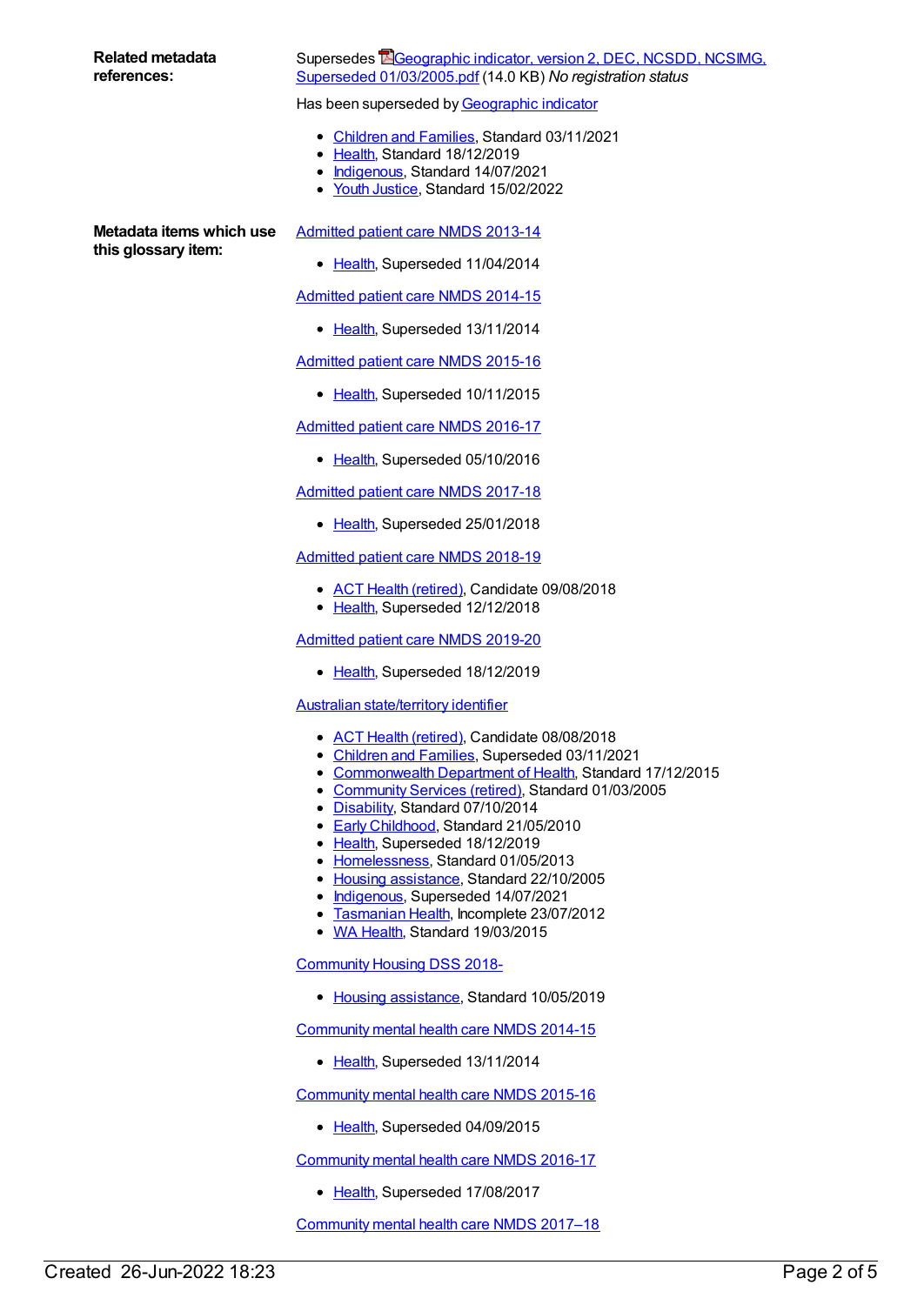• [Health](https://meteor.aihw.gov.au/RegistrationAuthority/12), Superseded 25/01/2018

[Community](https://meteor.aihw.gov.au/content/677802) mental health care NMDS 2018–19

- ACT Health [\(retired\)](https://meteor.aihw.gov.au/RegistrationAuthority/9), Candidate 09/08/2018
- [Health](https://meteor.aihw.gov.au/RegistrationAuthority/12), Superseded 12/12/2018

[Community](https://meteor.aihw.gov.au/content/699975) mental health care NMDS 2019–20

• [Health](https://meteor.aihw.gov.au/RegistrationAuthority/12), Superseded 16/01/2020

[Female—number](https://meteor.aihw.gov.au/content/669982) of antenatal care visits, total N[N]

- ACT Health [\(retired\)](https://meteor.aihw.gov.au/RegistrationAuthority/9), Candidate 14/08/2018
- [Health](https://meteor.aihw.gov.au/RegistrationAuthority/12), Superseded 12/12/2018

[Female—number](https://meteor.aihw.gov.au/content/423828) of antenatal care visits, total N[N]

- [Health](https://meteor.aihw.gov.au/RegistrationAuthority/12), Superseded 02/08/2017
- **[Tasmanian](https://meteor.aihw.gov.au/RegistrationAuthority/15) Health, Superseded 03/07/2020**

[Government](https://meteor.aihw.gov.au/content/540601) health expenditure NMDS 2014-

- ACT Health [\(retired\)](https://meteor.aihw.gov.au/RegistrationAuthority/9), Candidate 09/08/2018
- Elealth, Standard 04/12/2013

[Healthcare-associated](https://meteor.aihw.gov.au/content/577789) infections NBEDS 2016-

• [Health](https://meteor.aihw.gov.au/RegistrationAuthority/12), Superseded 10/06/2022

[Indigenous](https://meteor.aihw.gov.au/content/596369) community housing DSS 2013-18

• Housing [assistance](https://meteor.aihw.gov.au/RegistrationAuthority/11), Standard 30/08/2017

Indigenous [Community](https://meteor.aihw.gov.au/content/711226) Housing DSS 2018-

• Housing [assistance](https://meteor.aihw.gov.au/RegistrationAuthority/11), Standard 10/05/2019

[Mainstream](https://meteor.aihw.gov.au/content/594489) community housing DSS 2013-18

• Housing [assistance](https://meteor.aihw.gov.au/RegistrationAuthority/11), Superseded 10/05/2019

Medical [indemnity](https://meteor.aihw.gov.au/content/531844) NBPDS 2014-

• [Health](https://meteor.aihw.gov.au/RegistrationAuthority/12), Standard 21/11/2013

Mental health [establishments](https://meteor.aihw.gov.au/content/546889) NMDS 2014-15

• [Health](https://meteor.aihw.gov.au/RegistrationAuthority/12), Superseded 13/11/2014

Mental health [establishments](https://meteor.aihw.gov.au/content/565661) NMDS 2015-16

• [Health](https://meteor.aihw.gov.au/RegistrationAuthority/12), Superseded 04/09/2015

Mental health [establishments](https://meteor.aihw.gov.au/content/605829) NMDS 2016-17

• [Health](https://meteor.aihw.gov.au/RegistrationAuthority/12), Superseded 17/08/2017

Mental health [establishments](https://meteor.aihw.gov.au/content/645723) NMDS 2017–18

• [Health](https://meteor.aihw.gov.au/RegistrationAuthority/12), Superseded 25/01/2018

Mental health [establishments](https://meteor.aihw.gov.au/content/677892) NMDS 2018–19

- ACT Health [\(retired\)](https://meteor.aihw.gov.au/RegistrationAuthority/9), Candidate 17/08/2018
- [Health](https://meteor.aihw.gov.au/RegistrationAuthority/12), Superseded 12/12/2018

Mental health [establishments](https://meteor.aihw.gov.au/content/707557) NMDS 2019–20

• [Health](https://meteor.aihw.gov.au/RegistrationAuthority/12), Superseded 16/01/2020

Mental health [seclusion](https://meteor.aihw.gov.au/content/558137) and restraint NBEDS 2015-

• [Health](https://meteor.aihw.gov.au/RegistrationAuthority/12), Standard 13/11/2014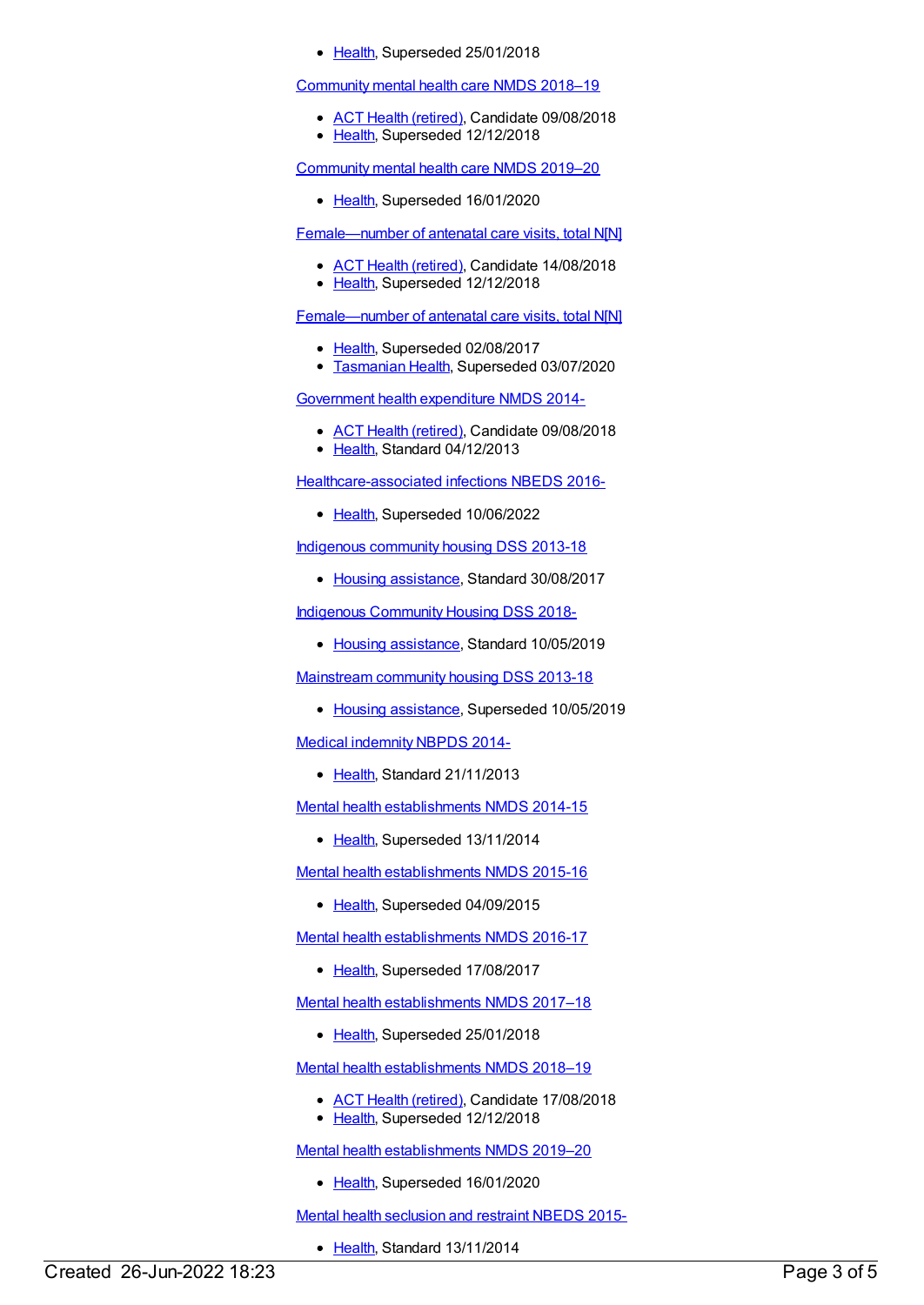National Bowel Cancer [Screening](https://meteor.aihw.gov.au/content/529201) Program NBEDS 2014-18

• [Health](https://meteor.aihw.gov.au/RegistrationAuthority/12), Superseded 06/09/2018

National Bowel Cancer [Screening](https://meteor.aihw.gov.au/content/694107) Program NBEDS 2018–19

• [Health](https://meteor.aihw.gov.au/RegistrationAuthority/12), Superseded 12/12/2018

National Bowel Cancer [Screening](https://meteor.aihw.gov.au/content/707481) Program NBEDS 2019–20

• [Health](https://meteor.aihw.gov.au/RegistrationAuthority/12), Superseded 16/01/2020

[Perinatal](https://meteor.aihw.gov.au/content/510127) DSS 2014-15

• [Health](https://meteor.aihw.gov.au/RegistrationAuthority/12), Superseded 13/11/2014

[Perinatal](https://meteor.aihw.gov.au/content/581388) DSS 2015-16

• [Health](https://meteor.aihw.gov.au/RegistrationAuthority/12), Superseded 04/09/2015

[Perinatal](https://meteor.aihw.gov.au/content/605250) NBEDS 2016-17

• [Health](https://meteor.aihw.gov.au/RegistrationAuthority/12), Superseded 05/10/2016

[Perinatal](https://meteor.aihw.gov.au/content/654975) NBEDS 2017-18

• [Health](https://meteor.aihw.gov.au/RegistrationAuthority/12), Superseded 02/08/2017

[Perinatal](https://meteor.aihw.gov.au/content/668809) NBEDS 2018-19

• [Health](https://meteor.aihw.gov.au/RegistrationAuthority/12), Superseded 12/12/2018

[Perinatal](https://meteor.aihw.gov.au/content/489433) NMDS 2013-14

• [Health](https://meteor.aihw.gov.au/RegistrationAuthority/12), Superseded 07/03/2014

[Perinatal](https://meteor.aihw.gov.au/content/517456) NMDS 2014-18

• [Health](https://meteor.aihw.gov.au/RegistrationAuthority/12), Superseded 02/08/2017

#### [Perinatal](https://meteor.aihw.gov.au/content/668811) NMDS 2018-19

- ACT Health [\(retired\)](https://meteor.aihw.gov.au/RegistrationAuthority/9), Candidate 14/08/2018
- [Health](https://meteor.aihw.gov.au/RegistrationAuthority/12), Superseded 12/12/2018

Person and provider [identification](https://meteor.aihw.gov.au/content/529511) in healthcare National Best Practice Data Set

• [Health](https://meteor.aihw.gov.au/RegistrationAuthority/12), Standard 05/10/2016

[Prisoner](https://meteor.aihw.gov.au/content/482311) health NBEDS

• [Health](https://meteor.aihw.gov.au/RegistrationAuthority/12), Standard 28/04/2016

Public Housing and State Owned and Managed [Indigenous](https://meteor.aihw.gov.au/content/711016) housing (PH & SOMIH) DSS 2018-

• Housing [assistance](https://meteor.aihw.gov.au/RegistrationAuthority/11), Standard 10/05/2019

Public rental housing DSS [2013-14](https://meteor.aihw.gov.au/content/595530)

• Housing [assistance](https://meteor.aihw.gov.au/RegistrationAuthority/11), Superseded 30/08/2017

Public rental housing DSS [2014-17](https://meteor.aihw.gov.au/content/635946)

• Housing [assistance](https://meteor.aihw.gov.au/RegistrationAuthority/11), Superseded 19/12/2017

Public rental housing DSS [2017-18](https://meteor.aihw.gov.au/content/687107)

• Housing [assistance](https://meteor.aihw.gov.au/RegistrationAuthority/11), Superseded 10/05/2019

[Residential](https://meteor.aihw.gov.au/content/525052) mental health care NMDS 2014-15

• [Health](https://meteor.aihw.gov.au/RegistrationAuthority/12), Superseded 13/11/2014